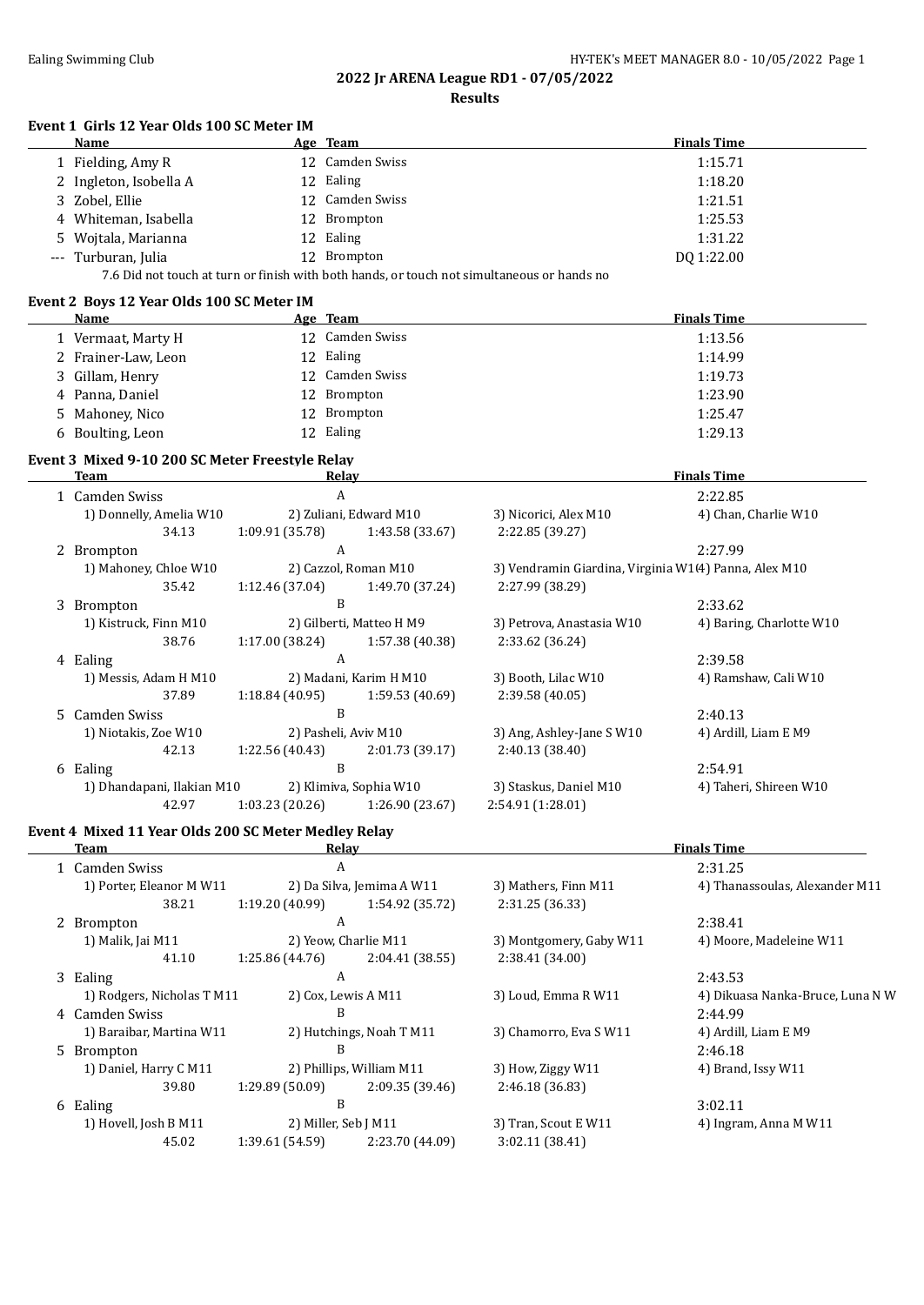#### **2022 Jr ARENA League RD1 - 07/05/2022 Results**

| Event 5 Mixed 12 Year Olds 200 SC Meter Freestyle Relay |                             |                          |                    |  |  |
|---------------------------------------------------------|-----------------------------|--------------------------|--------------------|--|--|
| Team                                                    | Relav                       |                          | <b>Finals Time</b> |  |  |
| 1 Ealing                                                |                             |                          | 2:00.91            |  |  |
| 1) Arandielovic, Bogdan M12                             | 2) Ingleton, Isobella A W12 | 3) Frainer-Law, Leon M12 | 4) Hove            |  |  |

|     | Team                            | Relay                |                             |                                                                                         | <b>Finals Time</b>     |
|-----|---------------------------------|----------------------|-----------------------------|-----------------------------------------------------------------------------------------|------------------------|
|     | 1 Ealing                        | A                    |                             |                                                                                         | 2:00.91                |
|     | 1) Arandjelovic, Bogdan M12     |                      | 2) Ingleton, Isobella A W12 | 3) Frainer-Law, Leon M12                                                                | 4) Hovell, Tamar A W12 |
|     | 29.40                           | 59.88 (30.48)        | 1:30.35(30.47)              | 2:00.91(30.56)                                                                          |                        |
|     | 2 Camden Swiss                  | A                    |                             |                                                                                         | 2:01.07                |
|     | 1) Vermaat, Marty H M12         |                      | 2) Fielding, Amy R W12      | 3) Ruzzaman, Ruby L W12                                                                 | 4) Finch, Ollie C M12  |
|     | 29.72                           | 59.76 (30.04)        | 1:31.21 (31.45)             | 2:01.07(29.86)                                                                          |                        |
|     | 3 Camden Swiss                  | B                    |                             |                                                                                         | 2:09.27                |
|     | 1) Gillam, Henry M12            |                      | 2) Redford, Jack P M12      | 3) Mazer, Minnie W12                                                                    | 4) Fuzesi, Eva W12     |
|     | 32.36                           | 1:03.66 (31.30)      | 1:35.98 (32.32)             | 2:09.27 (33.29)                                                                         |                        |
| 4   | <b>Brompton</b>                 | B                    |                             |                                                                                         | 2:17.27                |
|     | 1) Mahoney, Nico M12            |                      | 2) Whiteman, Isabella W12   | 3) Yee, Lexie W12                                                                       | 4) Orlando, Julian M12 |
|     | 34.50                           | 1:08.96 (34.46)      | 1:42.34 (33.38)             | 2:17.27 (34.93)                                                                         |                        |
|     | 5 Ealing                        | B                    |                             |                                                                                         | 2:20.04                |
|     | 1) Boulting, Leon M12           |                      | 2) Wojtala, Marianna W12    | 3) Murphy, Kitty M W12                                                                  | 4) Slimani, Zak C M12  |
|     | 33.19                           | 1:07.91 (34.72)      | 1:42.70 (34.79)             | 2:20.04 (37.34)                                                                         |                        |
| --- | <b>Brompton</b>                 | A                    |                             |                                                                                         | DQ 2:09.26             |
|     |                                 |                      |                             | 10.11 Swimmer #2 feet lost touch with starting place before preceding team mate touches |                        |
|     | 1) Jacob Itriago, Ricardo T M12 | 2) Panna, Daniel M12 |                             | 3) Turburan, Julia W12                                                                  | 4) Storey, India W12   |
|     | 32.28                           | 1:06.57(34.29)       | 1:37.85 (31.28)             | DQ 2:09.26 (31.41)                                                                      |                        |

# **Event 6 Girls 9-10 50 SC Meter Butterfly**

| <b>Name</b>                                       |    | Age Team        | <b>Finals Time</b> |
|---------------------------------------------------|----|-----------------|--------------------|
| 1 Donnelly, Amelia                                |    | 10 Camden Swiss | 39.38              |
| 2 Vendramin Giardina, Virginia                    | 10 | Brompton        | 42.62              |
| Ang, Ashley-Jane S<br>3                           | 10 | Camden Swiss    | 45.51              |
| Taheri, Shireen<br>4                              | 10 | Ealing          | 51.13              |
| Booth, Lilac<br>5.                                | 10 | Ealing          | 58.29              |
| Petrova, Anastasia<br>$---$                       | 10 | <b>Brompton</b> | <b>NS</b>          |
| Event 7 Boys 9-10 50 SC Meter Butterfly           |    |                 |                    |
| <b>Name</b>                                       |    | Age Team        | <b>Finals Time</b> |
| 1 Nicorici, Alex                                  |    | 10 Camden Swiss | 37.70              |
| 2 Vu?kovi?, Mihailo                               | 10 | Ealing          | 42.33              |
| Panna, Alex<br>3                                  | 10 | <b>Brompton</b> | 44.78              |
| 4 Kistruck, Finn                                  | 10 | <b>Brompton</b> | 45.10              |
| Ardill, Liam E<br>5.                              | q  | Camden Swiss    | 48.69              |
| 6 Cox, Jack A                                     |    | 9 Ealing        | 49.65              |
| Event 8 Girls 11 Year Olds 50 SC Meter Backstroke |    |                 |                    |
| Name                                              |    | Age Team        | <b>Finals Time</b> |
| 1 Porter, Eleanor M                               |    | 11 Camden Swiss | 37.00              |
| 2 Baraibar, Martina                               |    | 11 Camden Swiss | 39.10              |
| Tran, Scout E<br>3                                | 11 | Ealing          | 41.81              |
| 4 Montgomery, Gaby                                |    | 11 Brompton     | 41.90              |
| Brand, Issy<br>5                                  | 11 | <b>Brompton</b> | 44.50              |
| 6 Loud, Emma R                                    |    | 11 Ealing       | 45.41              |
| Event 9 Boys 11 Year Olds 50 SC Meter Backstroke  |    |                 |                    |
| Name                                              |    | Age Team        | <b>Finals Time</b> |
| 1 Rodgers, Nicholas T                             |    | 11 Ealing       | 38.25              |
| 2 Alhashash, Saleh                                |    | 11 Camden Swiss | 39.97              |
| Malik, Jai<br>3                                   | 11 | Brompton        | 41.64              |
| 4 Hovell, Josh B                                  | 11 | Ealing          | 45.13              |
| 5 Pasheli, Aviv                                   |    | 10 Camden Swiss | 48.94              |

--- Daniel, Harry C 11 Brompton 11 Brompton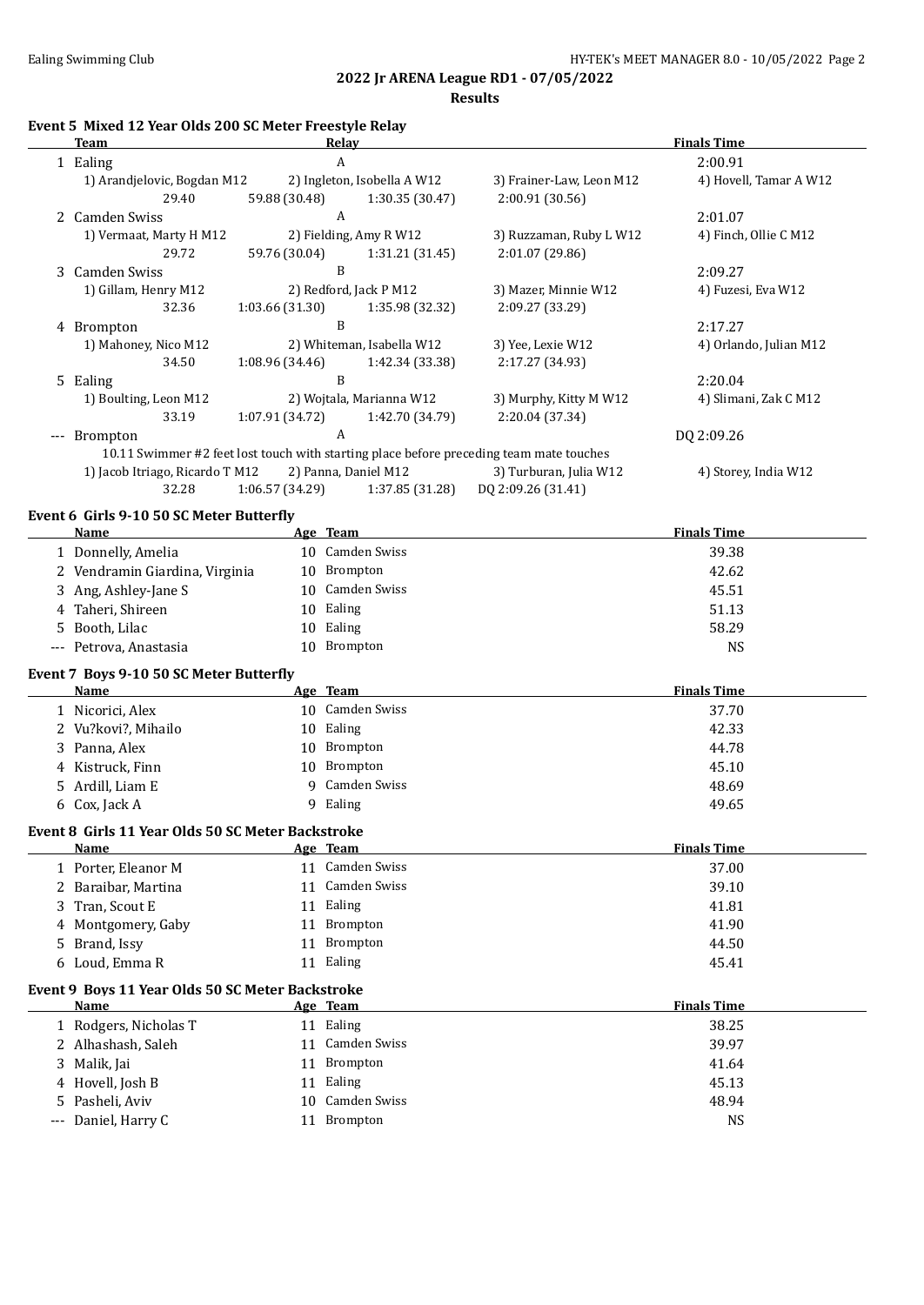# **2022 Jr ARENA League RD1 - 07/05/2022**

**Results**

|             | Event 10 Girls 12 Year Olds 50 SC Meter Freestyle<br>Name  |    | Age Team                                                                                  | <b>Finals Time</b> |
|-------------|------------------------------------------------------------|----|-------------------------------------------------------------------------------------------|--------------------|
|             | 1 Fielding, Amy R                                          |    | 12 Camden Swiss                                                                           | 30.82              |
|             | 2 Hovell, Tamar A                                          |    | 12 Ealing                                                                                 | 31.71              |
| 3           | Storey, India                                              |    | 12 Brompton                                                                               | 31.85              |
| 4           | Mazer, Minnie                                              |    | 12 Camden Swiss                                                                           | 32.00              |
| 5.          | Yee, Lexie                                                 | 12 | Brompton                                                                                  | 33.33              |
|             | 6 Murphy, Kitty M                                          |    | 12 Ealing                                                                                 | 36.60              |
|             |                                                            |    |                                                                                           |                    |
|             | Event 11 Boys 12 Year Olds 50 SC Meter Freestyle<br>Name   |    | Age Team                                                                                  | <b>Finals Time</b> |
|             | 1 Arandjelovic, Bogdan                                     |    | 12 Ealing                                                                                 | 29.33              |
|             | 2 Vermaat, Marty H                                         |    | 12 Camden Swiss                                                                           | 29.79              |
|             | 3 Redford, Jack P                                          |    | 12 Camden Swiss                                                                           | 32.04              |
|             | 4 Jacob Itriago, Ricardo T                                 |    | 12 Brompton                                                                               | 32.86              |
|             | 5 Boulting, Leon                                           |    | 12 Ealing                                                                                 | 33.47              |
|             | 6 Orlando, Julian                                          |    | 12 Brompton                                                                               | 35.76              |
|             |                                                            |    |                                                                                           |                    |
|             | Event 12 Girls 9-10 50 SC Meter Breaststroke<br>Name       |    | Age Team                                                                                  | <b>Finals Time</b> |
|             |                                                            |    | 10 Brompton                                                                               | 43.32              |
|             | 1 Mahoney, Chloe                                           |    | 10 Camden Swiss                                                                           |                    |
|             | 2 Chan, Charlie                                            |    | 10 Camden Swiss                                                                           | 50.39              |
|             | 3 Niotakis, Zoe                                            |    |                                                                                           | 52.18              |
|             | 4 Petrova, Anastasia                                       |    | 10 Brompton                                                                               | 52.40              |
| 5.          | Booth, Lilac                                               |    | 10 Ealing                                                                                 | 54.79              |
| $\cdots$    | Cozzi Rueda, Ambra                                         |    | 9 Ealing                                                                                  | DQ 1:00.50         |
|             |                                                            |    | 7.1 After the start or after each turn single butterfly kick not performed before the 1st |                    |
|             | Event 13 Boys 9-10 50 SC Meter Breaststroke<br><b>Name</b> |    | <u>Age Team</u>                                                                           | <b>Finals Time</b> |
|             | 1 Zuliani, Edward                                          |    | 10 Camden Swiss                                                                           | 44.66              |
|             | 2 Panna, Alex                                              |    | 10 Brompton                                                                               | 49.91              |
|             | 3 Messis, Adam H                                           |    | 10 Ealing                                                                                 | 53.89              |
|             | 4 Pasheli, Aviv                                            |    | 10 Camden Swiss                                                                           | 56.30              |
| 5.          | Boukhtouche, Sami                                          |    | 9 Ealing                                                                                  | 58.70              |
|             | 6 Gilberti, Matteo H                                       |    | 9 Brompton                                                                                | 59.76              |
|             |                                                            |    |                                                                                           |                    |
|             | Event 14 Girls 11 Year Olds 50 SC Meter Butterfly          |    |                                                                                           |                    |
|             | Name                                                       |    | Age Team                                                                                  | <b>Finals Time</b> |
|             | 1 Da Silva, Jemima A                                       |    | 11 Camden Swiss                                                                           | 34.06              |
|             | 2 Montgomery, Gaby                                         |    | 11 Brompton                                                                               | 38.19              |
| 3.          | How, Ziggy                                                 |    | 11 Brompton                                                                               | 41.68              |
| 4           | Tran, Scout E                                              |    | 11 Ealing                                                                                 | 44.86              |
| 5.          | Chamorro, Eva S                                            |    | 11 Camden Swiss                                                                           | 45.92              |
|             | 6 Loud, Emma R                                             |    | 11 Ealing                                                                                 | 52.06              |
|             | Event 15 Boys 11 Year Olds 50 SC Meter Butterfly           |    |                                                                                           |                    |
|             | <b>Name</b>                                                |    | Age Team                                                                                  | <b>Finals Time</b> |
|             | 1 Mathers, Finn                                            |    | 11 Camden Swiss                                                                           | 35.88              |
|             | 2 Rodgers, Nicholas T                                      |    | 11 Ealing                                                                                 | 37.33              |
|             | 3 Yeow, Charlie                                            |    | 11 Brompton                                                                               | 37.94              |
|             | 4 Phillips, William                                        |    | 11 Brompton                                                                               | 43.17              |
|             | Hutchings, Noah T                                          |    | 11 Camden Swiss                                                                           | 45.39              |
| $-\, -\, -$ | Slavev, Martin D                                           |    | 11 Ealing                                                                                 | DQ 49.28           |
|             |                                                            |    | 8.2 Arms not brought backward under the water simultaneously throughout the race (subject |                    |
|             |                                                            |    |                                                                                           |                    |
|             | Event 16 Girls 12 Year Olds 50 SC Meter Backstroke<br>Name |    | Age Team                                                                                  | <b>Finals Time</b> |
|             | 1 Caygill, Amber M                                         |    | 12 Ealing                                                                                 | 36.22              |
|             |                                                            |    |                                                                                           |                    |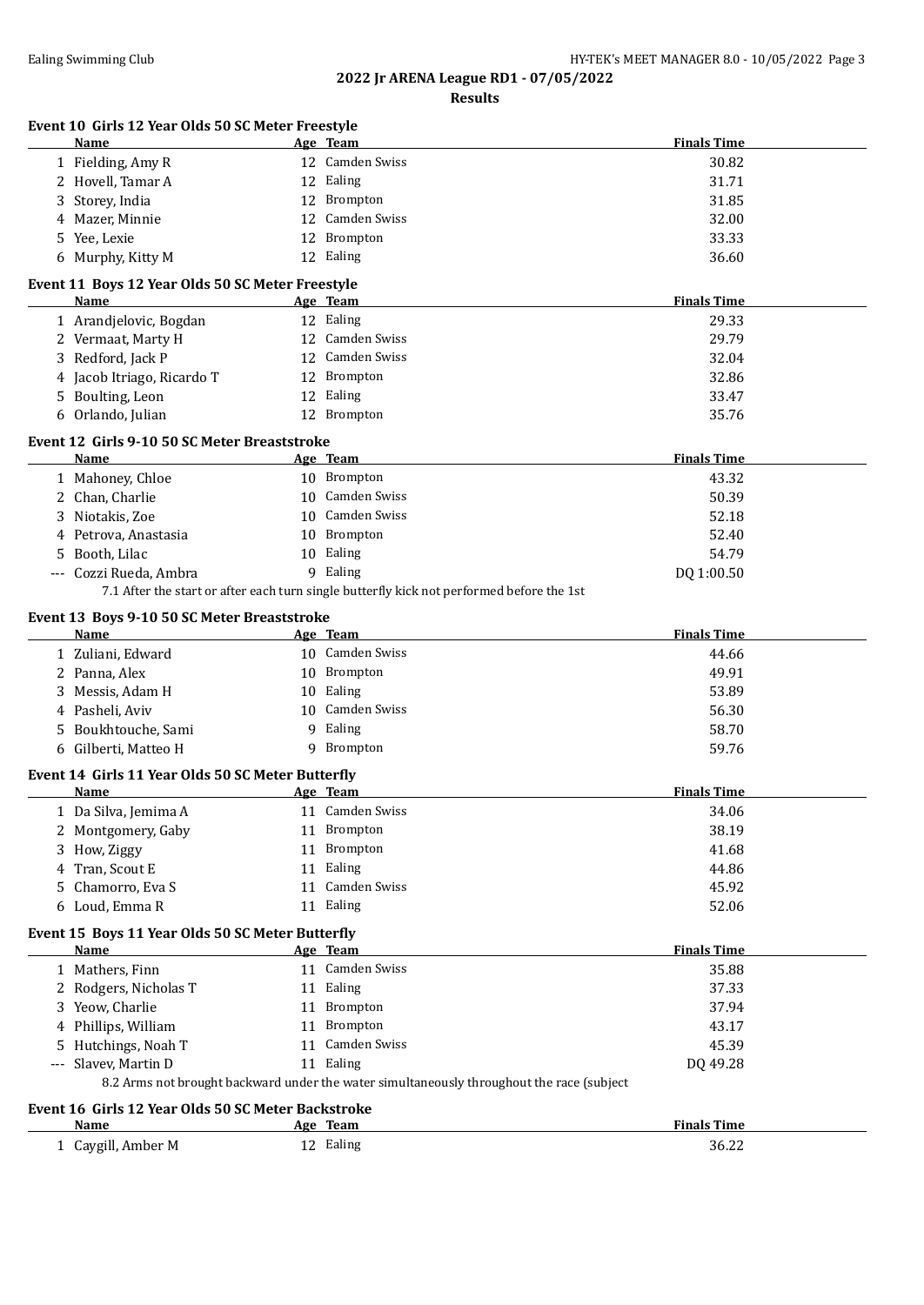#### **2022 Jr ARENA League RD1 - 07/05/2022 Results**

| (Event 16 Girls 12 Year Olds 50 SC Meter Backstroke)<br><b>Name</b> | Age Team                  |                 |                                                                                         | <b>Finals Time</b>                 |
|---------------------------------------------------------------------|---------------------------|-----------------|-----------------------------------------------------------------------------------------|------------------------------------|
| 2 Ruzzaman, Ruby L                                                  | 12 Camden Swiss           |                 |                                                                                         | 36.88                              |
| 3 Fuzesi, Eva                                                       | 12 Camden Swiss           |                 |                                                                                         | 37.10                              |
| 4 Storey, India                                                     | 12 Brompton               |                 |                                                                                         | 38.37                              |
| 5 Perrett, Isabel                                                   | 12 Brompton               |                 | 39.40                                                                                   |                                    |
| 6 Wojtala, Marianna                                                 | 12 Ealing                 |                 |                                                                                         | 42.12                              |
| Event 17 Boys 12 Year Olds 50 SC Meter Backstroke                   |                           |                 |                                                                                         |                                    |
| Name                                                                | Age Team                  |                 |                                                                                         | <b>Finals Time</b>                 |
| 1 Frainer-Law, Leon                                                 | 12 Ealing                 |                 |                                                                                         | 33.88                              |
| 2 Finch, Ollie C                                                    | 12 Camden Swiss           |                 |                                                                                         | 36.18                              |
| 3 Gillam, Henry                                                     | 12 Camden Swiss           |                 |                                                                                         | 38.05                              |
| 4 Malik, Ro                                                         | 12 Brompton               |                 |                                                                                         | 38.32                              |
| 5 Boulting, Leon                                                    | 12 Ealing                 |                 |                                                                                         | 38.97                              |
| 6 Rowntree-Bailly, William                                          | 12 Brompton               |                 |                                                                                         | 39.18                              |
| Event 18 Mixed 9-10 200 SC Meter Medley Relay                       |                           |                 |                                                                                         |                                    |
| <b>Team</b>                                                         | <b>Relay</b>              |                 |                                                                                         | <b>Finals Time</b>                 |
| 1 Camden Swiss                                                      | A                         |                 |                                                                                         | 2:47.21                            |
| 1) Donnelly, Amelia W10                                             | 2) Zuliani, Edward M10    |                 | 3) Nicorici, Alex M10                                                                   | 4) Chan, Charlie W10               |
| 41.83                                                               | 1:26.37 (44.54)           | 2:05.32 (38.95) | 2:47.21 (41.89)                                                                         |                                    |
| 2 Brompton                                                          | A                         |                 |                                                                                         | 2:54.73                            |
| 1) Cazzol, Roman M10                                                | 2) Mahoney, Chloe W10     |                 | 3) Panna, Alex M10                                                                      | 4) Vendramin Giardina, Virginia W. |
| 44.63                                                               | 1:27.86 (43.23)           | 2:16.88 (49.02) | 2:54.73 (37.85)                                                                         |                                    |
| 3 Ealing                                                            | A                         |                 |                                                                                         | 3:06.67                            |
| 1) Ramshaw, Cali W10                                                | 2) Booth, Lilac W10       |                 | 3) Vu?kovi?, Mihailo M10                                                                | 4) Madani, Karim H M10             |
| 48.40                                                               | 1:42.04 (53.64)           | 2:24.48 (42.44) | 3:06.67 (42.19)                                                                         |                                    |
| 4 Camden Swiss                                                      | B                         |                 |                                                                                         | 3:08.60                            |
| 1) Ang, Ashley-Jane S W10                                           | 2) Niotakis, Zoe W10      |                 | 3) Pasheli, Aviv M10                                                                    | 4) Ardill, Liam E M9               |
| 46.26                                                               | 1:37.33(51.07)            | 2:30.33 (53.00) | 3:08.60 (38.27)                                                                         |                                    |
| 5 Ealing                                                            | B                         |                 |                                                                                         | 3:58.29                            |
| 1) Boukhtouche, Sami M9                                             | 2) Cozzi Rueda, Ambra W9  |                 | 3) Cox, Jack A M9                                                                       | 4) Klimiva, Sophia W10             |
| 46.27                                                               | 2:34.63 (1:48.36)         | 3:18.31 (43.68) | 3:58.29 (39.98)                                                                         |                                    |
| --- Brompton                                                        | $\mathbf B$               |                 |                                                                                         | DQ 3:05.98                         |
|                                                                     |                           |                 | 10.11 Swimmer #2 feet lost touch with starting place before preceding team mate touches |                                    |
| 1) Perrett, Georgie W9                                              | 2) Kistruck, Finn M10     |                 | 3) Petrova, Anastasia W10                                                               | 4) Gilberti, Matteo H M9           |
| 48.77                                                               | 1:37.13(48.36)            | 2:26.25 (49.12) | DQ 3:05.98 (39.73)                                                                      |                                    |
| Event 19 Mixed 11 Year Olds 200 SC Meter Freestyle Relay            |                           |                 |                                                                                         |                                    |
| <b>Team</b>                                                         | <b>Relay</b>              |                 |                                                                                         | <b>Finals Time</b>                 |
| 1 Camden Swiss                                                      | A                         |                 |                                                                                         | 2:15.60                            |
| 1) Porter, Eleanor M W11                                            | 2) Da Silva, Jemima A W11 |                 | 3) Mathers, Finn M11                                                                    | 4) Thanassoulas, Alexander M11     |
| 32.39                                                               | 1:05.23 (32.84)           | 1:39.44 (34.21) | 2:15.60 (36.16)                                                                         |                                    |
| 2 Brompton                                                          | A                         |                 |                                                                                         | 2:21.84                            |
| 1) Malik, Jai M11                                                   | 2) Montgomery, Gaby W11   |                 | 3) Yeow, Charlie M11                                                                    | 4) Moore, Madeleine W11            |
| 35.08                                                               | 1:10.53(35.45)            | 1:46.86 (36.33) | 2:21.84 (34.98)                                                                         |                                    |
| 3 Camden Swiss                                                      | B                         |                 |                                                                                         | 2:27.40                            |
| 1) Pasheli, Aviv M10                                                | 2) Chamorro, Eva S W11    |                 | 3) Hutchings, Noah T M11                                                                | 4) Pak, Esme W11                   |
| 43.28                                                               | 1:15.97 (32.69)           | 1:53.51 (37.54) | 2:27.40 (33.89)                                                                         |                                    |
| 4 Ealing                                                            | B                         |                 |                                                                                         | 2:35.80                            |
| 1) Ingram, Anna M W11                                               | 2) Tran, Scout E W11      |                 |                                                                                         |                                    |
|                                                                     |                           |                 | 3) Slavev, Martin D M11                                                                 | 4) Hovell, Josh B M11              |
| 39.18                                                               | 1:16.20 (37.02)           | 1:55.44 (39.24) | 2:35.80 (40.36)                                                                         |                                    |
| 5 Ealing                                                            | A                         |                 |                                                                                         | 2:54.24                            |
|                                                                     |                           |                 |                                                                                         |                                    |
| 1) Rodgers, Nicholas T M11                                          |                           |                 | 2) Dikuasa Nanka-Bruce, Luna N W13) Bloor, Kieran M11                                   | 4) Loud, Emma R W11                |
| 32.88<br>--- Brompton                                               | 1:45.98 (1:13.10)<br>B    | 2:24.65 (38.67) | 2:54.24 (29.59)                                                                         | DQ 2:39.79                         |

1) Brand, Issy W11 2) Daniel, Harry C M11 3) How, Ziggy W11 4) Phillips, William M11 40.72 1:22.77 (42.05) 2:02.48 (39.71) DQ 2:39.79 (37.31)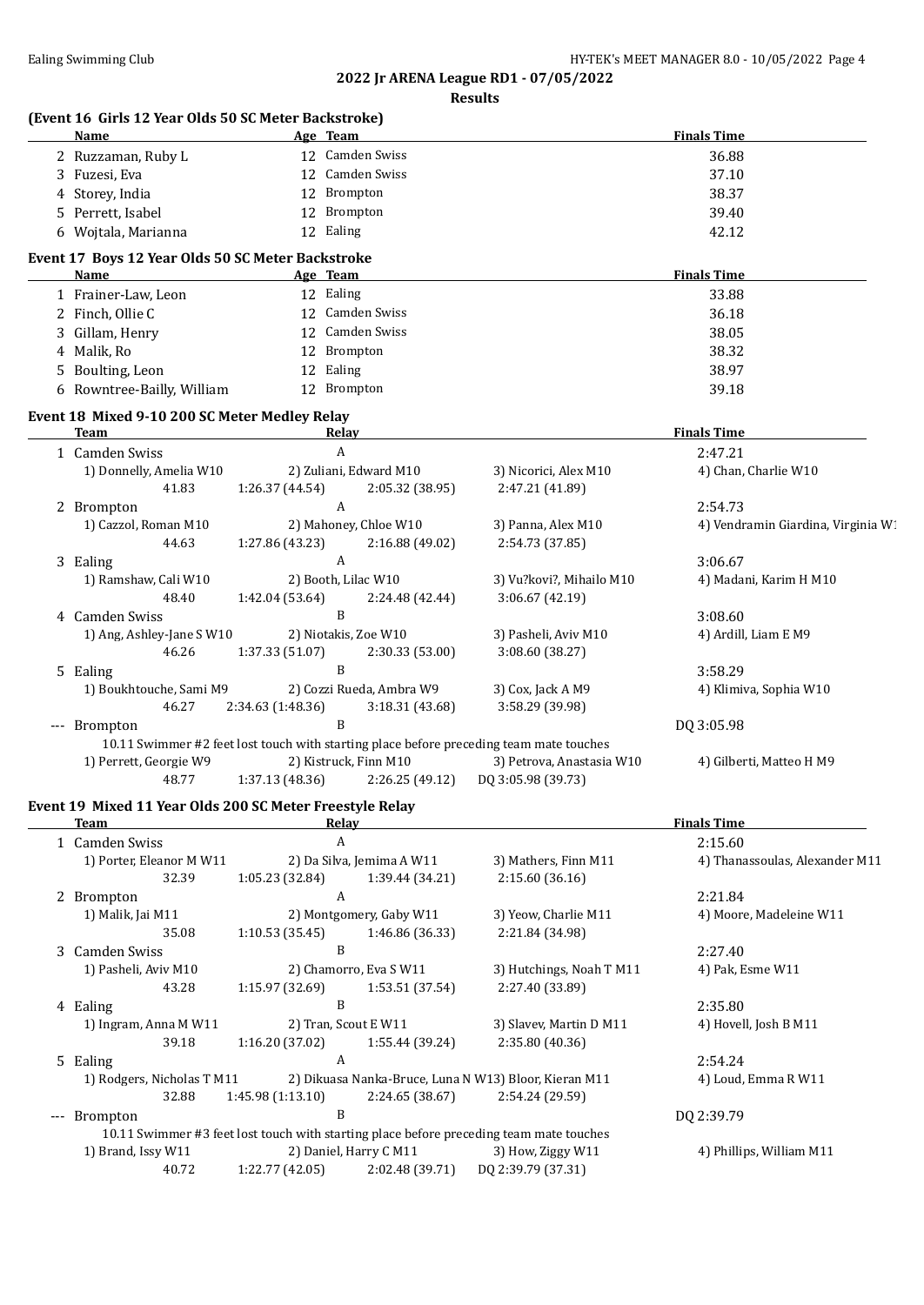### **2022 Jr ARENA League RD1 - 07/05/2022 Results**

|  | Event 20 Mixed 12 Year Olds 200 SC Meter Medley Relay |
|--|-------------------------------------------------------|
|  |                                                       |

|       | Team                     | Relav                                                                                   |                             |                             | <b>Finals Time</b>     |
|-------|--------------------------|-----------------------------------------------------------------------------------------|-----------------------------|-----------------------------|------------------------|
|       | 1 Camden Swiss           | A                                                                                       |                             |                             | 2:19.25                |
|       | 1) Ruzzaman, Ruby L W12  |                                                                                         | 2) Fielding, Amy R W12      | 3) Vermaat, Marty H M12     | 4) Finch, Ollie C M12  |
|       | 37.66                    | 1:15.73(38.07)                                                                          | 1:48.52 (32.79)             | 2:19.25 (30.73)             |                        |
|       | 2 Ealing                 | A                                                                                       |                             |                             | 2:22.29                |
|       | 1) Frainer-Law, Leon M12 |                                                                                         | 2) Ingleton, Isobella A W12 | 3) Arandjelovic, Bogdan M12 | 4) Hovell, Tamar A W12 |
|       | 34.07                    | 1:14.29(40.22)                                                                          | 1:50.30(36.01)              | 2:22.29 (31.99)             |                        |
|       | 3 Brompton               | A                                                                                       |                             |                             | 2:30.36                |
|       | 1) Malik, Ro M12         |                                                                                         | 2) Panna, Daniel M12        | 3) Trusted, Summer W12      | 4) Storey, India W12   |
|       | 38.61                    | 1:21.47(42.86)                                                                          | 1:58.15(36.68)              | 2:30.36 (32.21)             |                        |
|       | 4 Camden Swiss           | B                                                                                       |                             |                             | 2:30.57                |
|       | 1) Fuzesi, Eva W12       | 2) Zobel, Ellie W12                                                                     |                             | 3) Gillam, Henry M12        | 4) Redford, Jack P M12 |
|       | 39.92                    | 1:22.44(42.52)                                                                          | 1:58.16 (35.72)             | 2:30.57 (32.41)             |                        |
|       | 5 Ealing                 | B                                                                                       |                             |                             | 3:44.70                |
|       | 1) Wojtala, Marianna W12 |                                                                                         | 2) Slimani, Zak C M12       | 3) Kwiatkowska, Zuzanna W12 | 4) Boulting, Leon M12  |
|       | 42.42                    | 1:27.39 (44.97)                                                                         | 2:42.23(1:14.84)            | 3:44.70 (1:02.47)           |                        |
| $---$ | <b>Brompton</b>          | B                                                                                       |                             |                             | DQ 2:38.39             |
|       |                          | 10.11 Swimmer #2 feet lost touch with starting place before preceding team mate touches |                             |                             |                        |
|       | 1) Perrett, Isabel W12   |                                                                                         | 2) Mahoney, Nico M12        | 3) McErlain, Freddie M12    | 4) Yee, Lexie W12      |
|       | 40.74                    | 1:23.88(43.14)                                                                          | 2:04.53(40.65)              | DQ 2:38.39 (33.86)          |                        |
|       |                          |                                                                                         |                             |                             |                        |

# **Event 21 Girls 9-10 50 SC Meter Freestyle**

|       | <b>Name</b>                                          |    | Age Team            | <b>Finals Time</b> |
|-------|------------------------------------------------------|----|---------------------|--------------------|
|       | 1 Mahoney, Chloe                                     |    | 10 Brompton         | 35.89              |
| 2     | Baring, Charlotte                                    | 10 | <b>Brompton</b>     | 39.28              |
| 3     | Chan, Charlie                                        | 10 | <b>Camden Swiss</b> | 39.89              |
| 4     | Niotakis, Zoe                                        | 10 | Camden Swiss        | 41.57              |
| 5.    | Ramshaw, Cali                                        | 10 | Ealing              | 42.08              |
|       | 6 Klimiva, Sophia                                    | 10 | Ealing              | 42.88              |
|       | Event 22 Boys 9-10 50 SC Meter Freestyle             |    |                     |                    |
|       | <b>Name</b>                                          |    | Age Team            | <b>Finals Time</b> |
|       | 1 Zuliani, Edward                                    |    | 10 Camden Swiss     | 36.21              |
|       | 2 Ardill, Liam E                                     | 9  | <b>Camden Swiss</b> | 37.96              |
| 3     | Messis, Adam H                                       | 10 | Ealing              | 38.31              |
| 4     | Kistruck, Finn                                       | 10 | <b>Brompton</b>     | 38.33              |
| 5.    | Cazzol, Roman                                        | 10 | Brompton            | 38.57              |
|       | 6 Staskus, Daniel                                    |    | 10 Ealing           | 41.70              |
|       | Event 23 Girls 11 Year Olds 50 SC Meter Breaststroke |    |                     |                    |
|       | <b>Name</b>                                          |    | Age Team            | <b>Finals Time</b> |
|       | 1 Da Silva, Jemima A                                 |    | 11 Camden Swiss     | 42.15              |
|       | 2 Contogoulas, Alexandra                             |    | 11 Brompton         | 45.52              |
|       | 3 Pak, Esme                                          | 11 | <b>Camden Swiss</b> | 46.07              |
|       | 4 Pytlowany, Dominika                                | 11 | Ealing              | 50.20              |
|       | 5 How, Ziggy                                         | 11 | Brompton            | 50.25              |
|       | 6 Ingram, Anna M                                     |    | 11 Ealing           | 52.15              |
|       | Event 24 Boys 11 Year Olds 50 SC Meter Breaststroke  |    |                     |                    |
|       | Name                                                 |    | Age Team            | <b>Finals Time</b> |
|       | 1 Mathers, Finn                                      |    | 11 Camden Swiss     | 44.92              |
| 2.    | Cox, Lewis A                                         |    | 11 Ealing           | 46.13              |
| 3     | Yeow, Charlie                                        | 11 | Brompton            | 46.46              |
|       | Hutchings, Noah T                                    | 11 | <b>Camden Swiss</b> | 52.86              |
| 5.    | Phillips, William                                    | 11 | Brompton            | 53.19              |
| $---$ | Roncero Martini, Alex                                |    | 11 Ealing           | DQ 50.03           |

7.1 After the start or after each turn single butterfly kick not performed before the 1st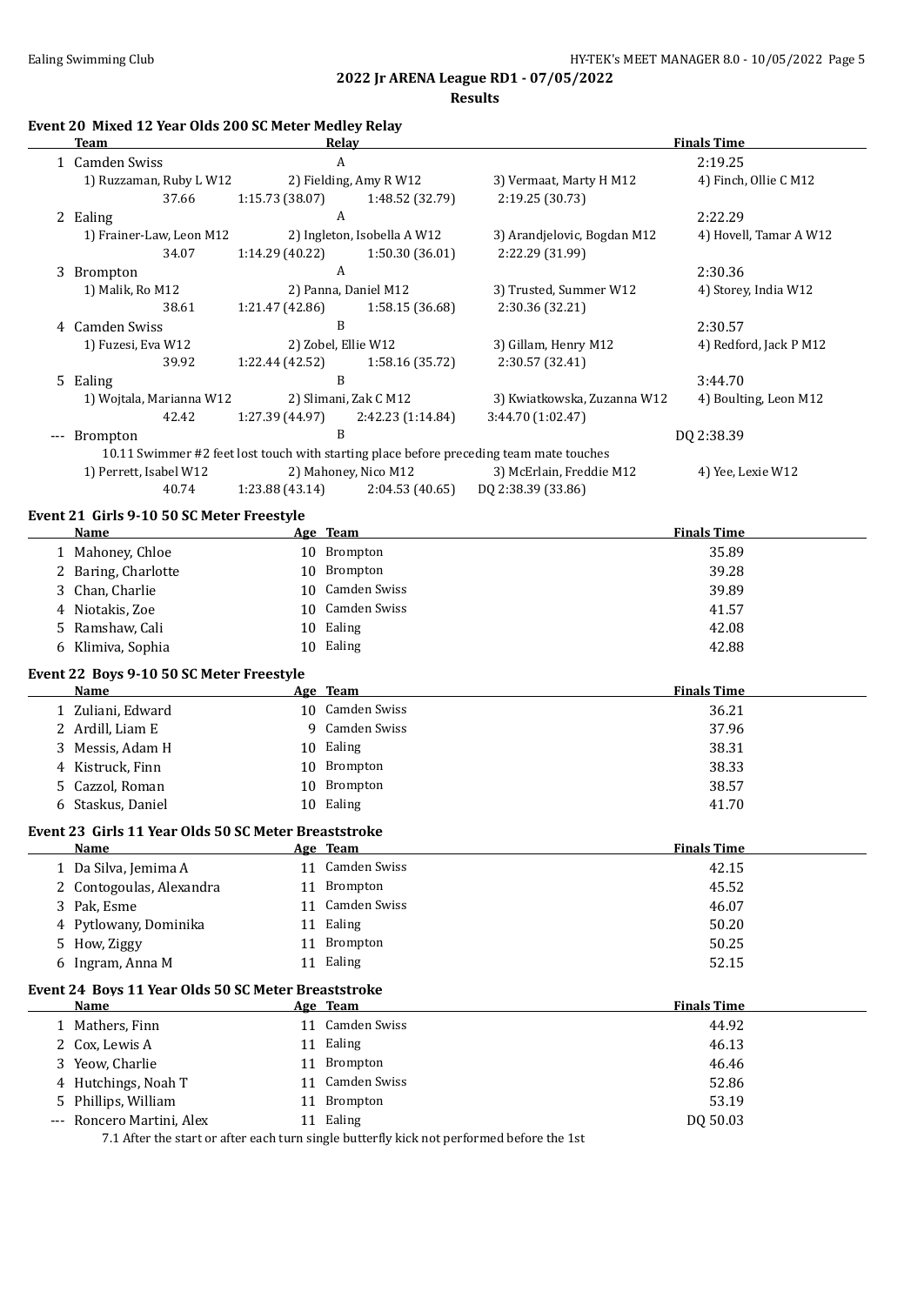# **2022 Jr ARENA League RD1 - 07/05/2022**

**Results**

| Event 25 Girls 12 Year Olds 50 SC Meter Butterfly        |    |                             | <b>Finals Time</b> |
|----------------------------------------------------------|----|-----------------------------|--------------------|
| Name                                                     |    | Age Team<br>12 Camden Swiss |                    |
| 1 Kennedy, Marina E                                      |    |                             | 34.81              |
| 2 Ingleton, Isobella A                                   |    | 12 Ealing                   | 35.92              |
| 3 Turburan, Julia                                        |    | 12 Brompton                 | 36.99              |
| 4 Zobel, Ellie                                           |    | 12 Camden Swiss             | 38.74              |
| 5 Whiteman, Isabella                                     |    | 12 Brompton                 | 42.08              |
| Kwiatkowska, Zuzanna<br>6                                |    | 12 Ealing                   | 43.28              |
| Event 26 Boys 12 Year Olds 50 SC Meter Butterfly<br>Name |    | Age Team                    | <b>Finals Time</b> |
| 1 Gillam, Henry                                          |    | 12 Camden Swiss             | 35.51              |
| 2 Arandjelovic, Bogdan                                   |    | 12 Ealing                   | 35.78              |
| Finch, Ollie C<br>3                                      |    | 12 Camden Swiss             | 36.31              |
| 4 Malik, Ro                                              |    | 12 Brompton                 | 36.89              |
|                                                          |    |                             |                    |
| McErlain, Freddie<br>5                                   |    | 12 Brompton                 | 41.64              |
| Slimani, Zak C<br>6                                      |    | 12 Ealing                   | 41.81              |
| Event 27 Girls 9-10 50 SC Meter Backstroke<br>Name       |    | Age Team                    | <b>Finals Time</b> |
| 1 Donnelly, Amelia                                       |    | 10 Camden Swiss             | 41.86              |
| 2 Vendramin Giardina, Virginia                           | 10 | Brompton                    | 45.29              |
| 3 Ramshaw, Cali                                          | 10 | Ealing                      | 45.79              |
| 4 Ang, Ashley-Jane S                                     | 10 | <b>Camden Swiss</b>         | 46.96              |
| 5 Klimiva, Sophia                                        | 10 | Ealing                      | 49.70              |
| 6 Perrett, Georgie                                       | 9  | Brompton                    | 49.98              |
| Event 28 Boys 9-10 50 SC Meter Backstroke                |    |                             |                    |
| Name                                                     |    | Age Team                    | <b>Finals Time</b> |
| 1 Nicorici, Alex                                         |    | 10 Camden Swiss             | 40.62              |
| 2 Vu?kovi?, Mihailo                                      |    | 10 Ealing                   | 42.36              |
| Cazzol, Roman<br>3                                       | 10 | Brompton                    | 45.39              |
| Boukhtouche, Sami<br>4                                   | 9  | Ealing                      | 48.05              |
| Gilberti, Matteo H<br>5                                  | 9  | Brompton                    | 50.25              |
| 6 Pasheli, Aviv                                          | 10 | Camden Swiss                | 50.91              |
| Event 29 Girls 11 Year Olds 50 SC Meter Freestyle        |    |                             |                    |
| Name                                                     |    | <u>Age Team</u>             | <b>Finals Time</b> |
| 1 Porter, Eleanor M                                      |    | 11 Camden Swiss             | 32.11              |
| 2 Chamorro, Eva S                                        |    | 11 Camden Swiss             | 35.30              |
| Moore, Madeleine<br>3                                    |    | 11 Brompton                 | 35.41              |
| Dikuasa Nanka-Bruce, Luna N<br>4                         |    | 11 Ealing                   | 36.45              |
| Ingram, Anna M<br>5                                      |    | 11 Ealing                   | 38.76              |
| 6 Brand, Issy                                            |    | 11 Brompton                 | 39.65              |
| Event 30 Boys 11 Year Olds 50 SC Meter Freestyle         |    |                             |                    |
| <b>Name</b>                                              |    | Age Team                    | <b>Finals Time</b> |
| 1 Malik, Jai                                             |    | 11 Brompton                 | 34.89              |
| 2 Thanassoulas, Alexander                                | 11 | Camden Swiss                | 36.70              |
| Bloor, Kieran<br>3                                       |    | 11 Ealing                   | 38.10              |
| 4 Slavev, Martin D                                       |    | 11 Ealing                   | 38.93              |
| Ardill, Liam E<br>5.                                     | 9  | Camden Swiss                | 39.79              |
| --- Daniel, Harry C                                      |    | 11 Brompton                 | <b>NS</b>          |
| Event 31 Girls 12 Year Olds 50 SC Meter Breaststroke     |    |                             |                    |
| Name                                                     |    | Age Team                    | <b>Finals Time</b> |
| 1 Fielding, Amy R                                        |    | 12 Camden Swiss             | 39.54              |
| 2 Yee, Lexie                                             |    | 12 Brompton                 | 42.55              |
| 3 Zobel, Ellie                                           |    | 12 Camden Swiss             | 43.69              |
|                                                          |    |                             |                    |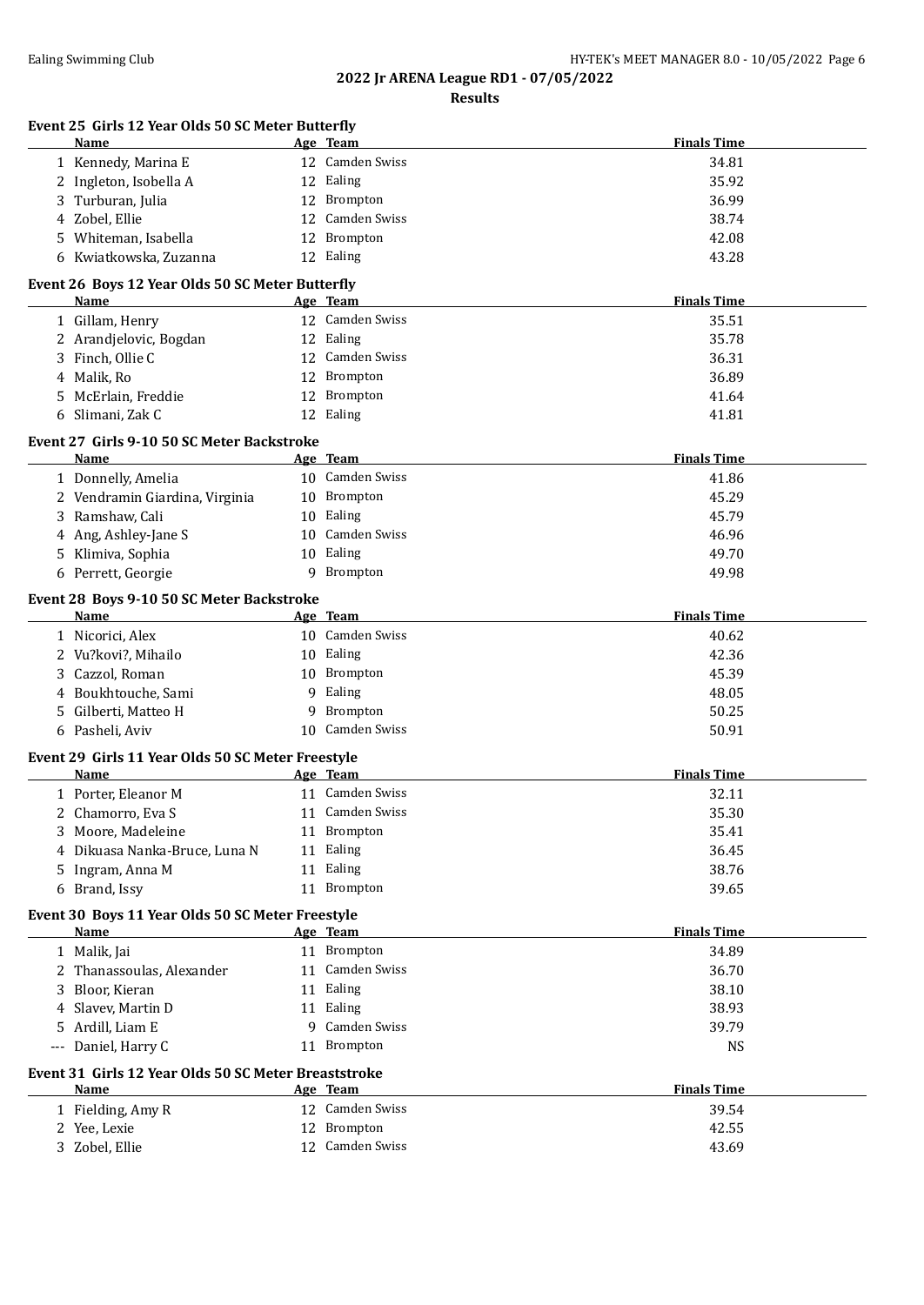## **2022 Jr ARENA League RD1 - 07/05/2022**

| esult |
|-------|
|-------|

|       | Name                                                            | Age Team                      |                                                                                            | <b>Finals Time</b>                   |
|-------|-----------------------------------------------------------------|-------------------------------|--------------------------------------------------------------------------------------------|--------------------------------------|
|       | 4 Hovell, Tamar A                                               | 12 Ealing                     |                                                                                            | 43.91                                |
|       | 5 Murphy, Kitty M                                               | 12 Ealing                     |                                                                                            | 47.87                                |
|       | --- Turburan, Julia                                             | 12 Brompton                   |                                                                                            | DQ 44.01                             |
|       |                                                                 |                               | 7.1 Head not breaking the surface before hands turn inward at widest point in second strok |                                      |
|       | Event 32 Boys 12 Year Olds 50 SC Meter Breaststroke             |                               |                                                                                            |                                      |
|       | Name                                                            | Age Team                      |                                                                                            | <b>Finals Time</b>                   |
|       | 1 Vermaat, Marty H                                              | 12 Camden Swiss               |                                                                                            | 38.45                                |
|       | 2 Wun, Vincent R                                                | 12 Camden Swiss               |                                                                                            | 41.40                                |
|       | 3 Kwok, Ryan                                                    | 12 Ealing                     |                                                                                            | 41.86                                |
|       | 4 Panna, Daniel                                                 | 12 Brompton                   |                                                                                            | 42.67                                |
|       |                                                                 | 12 Brompton                   |                                                                                            | 43.63                                |
|       | 5 Mahoney, Nico                                                 |                               |                                                                                            |                                      |
|       | 6 Slimani, Zak C                                                | 12 Ealing                     |                                                                                            | 44.76                                |
|       | Event 33 Girls 9-12 300 SC Meter Freestyle Relay<br><b>Team</b> | Relay                         |                                                                                            | <b>Finals Time</b>                   |
|       | 1 Ealing                                                        | A                             |                                                                                            | 3:26.87                              |
|       |                                                                 | B                             |                                                                                            |                                      |
|       | 2 Camden Swiss                                                  |                               |                                                                                            | 3:39.49                              |
|       | 1) Niotakis, Zoe 10                                             | 2) Ardill, Liam E 9           | 3) Chamorro, Eva S 11                                                                      | 4) Hutchings, Noah T 11              |
|       | 3 Brompton                                                      | B                             |                                                                                            | 3:48.66                              |
|       | 1) Kistruck, Finn 10                                            | 2) Baring, Charlotte 10       | 3) Brand, Issy 11                                                                          | 4) Daniel, Harry C 11                |
|       | --- Camden Swiss                                                | $\overline{A}$                |                                                                                            | DQ 3:15.49                           |
|       |                                                                 |                               | 10.11 Swimmer #2 feet lost touch with starting place before preceding team mate touches    |                                      |
|       | 1) Donnelly, Amelia 10                                          | 2) Nicorici, Alex 10          | 3) Porter, Eleanor M 11                                                                    | 4) Mathers, Finn 11                  |
|       | --- Brompton                                                    | Α                             |                                                                                            | DQ 3:30.00                           |
|       |                                                                 |                               | 10.11 Swimmer #4 feet lost touch with starting place before preceding team mate touches    |                                      |
|       | 1) Mahoney, Chloe 10                                            | 2) Cazzol, Roman 10           | 3) Moore, Madeleine 11                                                                     | 4) Malik, Jai 11                     |
|       | --- Ealing                                                      | B                             |                                                                                            | DQ 3:52.03                           |
|       |                                                                 |                               | 10.11 Swimmer #2 feet lost touch with starting place before preceding team mate touches    |                                      |
|       | Event 33 Boys 9-12 300 SC Meter Freestyle Relay                 |                               |                                                                                            |                                      |
|       | Team                                                            | <b>Relay</b>                  |                                                                                            | <b>Finals Time</b>                   |
|       | 1 Ealing                                                        | A                             |                                                                                            | 3:26.87                              |
|       | 2 Camden Swiss                                                  | B                             |                                                                                            | 3:39.49                              |
|       | 1) Niotakis, Zoe 10                                             | 2) Ardill, Liam E 9           | 3) Chamorro, Eva S 11                                                                      | 4) Hutchings, Noah T 11              |
|       | 3 Brompton                                                      | B                             |                                                                                            | 3:48.66                              |
|       | 1) Kistruck, Finn 10                                            | 2) Baring, Charlotte 10       | 3) Brand, Issy 11                                                                          | 4) Daniel, Harry C 11                |
|       | --- Camden Swiss                                                | $\overline{A}$                |                                                                                            | DQ 3:15.49                           |
|       |                                                                 |                               | 10.11 Swimmer #2 feet lost touch with starting place before preceding team mate touches    |                                      |
|       | 1) Donnelly, Amelia 10                                          | 2) Nicorici, Alex 10          | 3) Porter, Eleanor M 11                                                                    | 4) Mathers, Finn 11                  |
| $---$ | Brompton                                                        | A                             |                                                                                            | DQ 3:30.00                           |
|       |                                                                 |                               | 10.11 Swimmer #4 feet lost touch with starting place before preceding team mate touches    |                                      |
|       | 1) Mahoney, Chloe 10                                            | 2) Cazzol, Roman 10           | 3) Moore, Madeleine 11                                                                     | 4) Malik, Jai 11                     |
|       |                                                                 | В                             |                                                                                            |                                      |
|       | --- Ealing                                                      |                               | 10.11 Swimmer #2 feet lost touch with starting place before preceding team mate touches    | DQ 3:52.03                           |
|       |                                                                 |                               |                                                                                            |                                      |
|       |                                                                 |                               |                                                                                            |                                      |
|       | Event 33 Mixed 9-12 300 SC Meter Freestyle Relay<br>Team        |                               |                                                                                            |                                      |
|       |                                                                 | <b>Relay</b>                  |                                                                                            | <b>Finals Time</b>                   |
|       | 1 Ealing                                                        | A                             |                                                                                            | 3:26.87                              |
|       | 2 Camden Swiss                                                  | B                             |                                                                                            | 3:39.49                              |
|       | 1) Niotakis, Zoe W10                                            | 2) Ardill, Liam E M9          | 3) Chamorro, Eva S W11                                                                     | 4) Hutchings, Noah T M11             |
|       | 3 Brompton                                                      | B                             |                                                                                            | 3:48.66                              |
| ---   | 1) Kistruck, Finn M10<br>Camden Swiss                           | 2) Baring, Charlotte W10<br>A | 3) Brand, Issy W11                                                                         | 4) Daniel, Harry C M11<br>DQ 3:15.49 |

10.11 Swimmer #2 feet lost touch with starting place before preceding team mate touches 1) Donnelly, Amelia W10 2) Nicorici, Alex M10 3) Porter, Eleanor M W11 4) Mathers, Finn M11